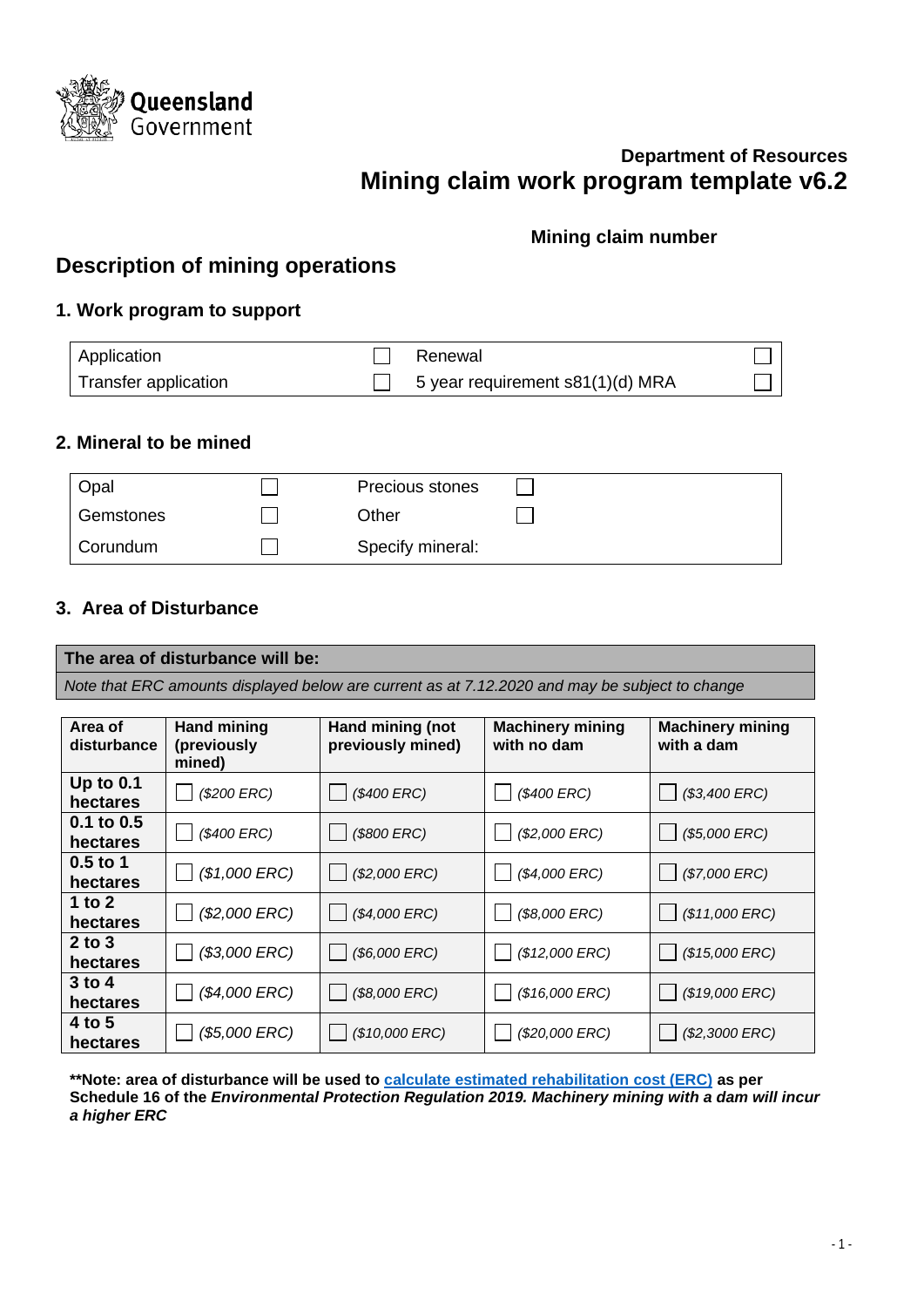## **4. Proposed work program**

It is a requirement of the *Mineral Resources Act 1989* for a mining claim application to include a work program for the activities to be carried out. Information on proposed activities for each year of the term of the claim should be detailed.

The work program template identifies six areas of activity. Please complete the following work program template with your intended activities for each year:

- (1) Site preparation construction and maintenance of camp, storage, fencing, access
- (2) Mining preparation shafts, construction of water and process dams, soil or surface stripping, plant and equipment
- 
- (3) Mining activity general mining operations<br>(4) Backfill shafts / open-cut progressive reha Backfill shafts / open-cut – progressive rehabilitation of areas whilst still mining
- (5) Removal of Structures general tidy up and/or approaching end of life
- (6) Rehabilitation– works undertaken to enable finalisation of tenure.

| Year 1                                                                                          |                         |  |  |  |
|-------------------------------------------------------------------------------------------------|-------------------------|--|--|--|
| Please tick one or more boxes indicating what<br>activities will be undertaken during the year: | Please provide details: |  |  |  |
| $\Box$ Site Preparation                                                                         |                         |  |  |  |
| $\Box$ Mining Preparation                                                                       |                         |  |  |  |
| □ Mining Activity Undertaken                                                                    |                         |  |  |  |
| □ Backfill shafts/open-cut<br>$\Box$ Removal of structures                                      |                         |  |  |  |
| $\Box$ Rehabilitation                                                                           |                         |  |  |  |
|                                                                                                 |                         |  |  |  |
|                                                                                                 | Year <sub>2</sub>       |  |  |  |
| Please tick one or more boxes indicating what<br>activities will be undertaken during the year: | Please provide details: |  |  |  |
| $\Box$ Site Preparation                                                                         |                         |  |  |  |
| $\Box$ Mining Preparation                                                                       |                         |  |  |  |
| □ Mining Activity Undertaken                                                                    |                         |  |  |  |
| $\Box$ Backfill shafts/open-cut                                                                 |                         |  |  |  |
| $\Box$ Removal of structures<br>$\Box$ Rehabilitation                                           |                         |  |  |  |
|                                                                                                 |                         |  |  |  |
|                                                                                                 | Year <sub>3</sub>       |  |  |  |
| Please tick one or more boxes indicating what<br>activities will be undertaken during the year: | Please provide details: |  |  |  |
| $\Box$ Site Preparation                                                                         |                         |  |  |  |
| $\Box$ Mining Preparation                                                                       |                         |  |  |  |
| □ Mining Activity Undertaken                                                                    |                         |  |  |  |
| □ Backfill shafts/open-cut                                                                      |                         |  |  |  |
| $\Box$ Removal of structures                                                                    |                         |  |  |  |
|                                                                                                 |                         |  |  |  |
| $\Box$ Rehabilitation                                                                           |                         |  |  |  |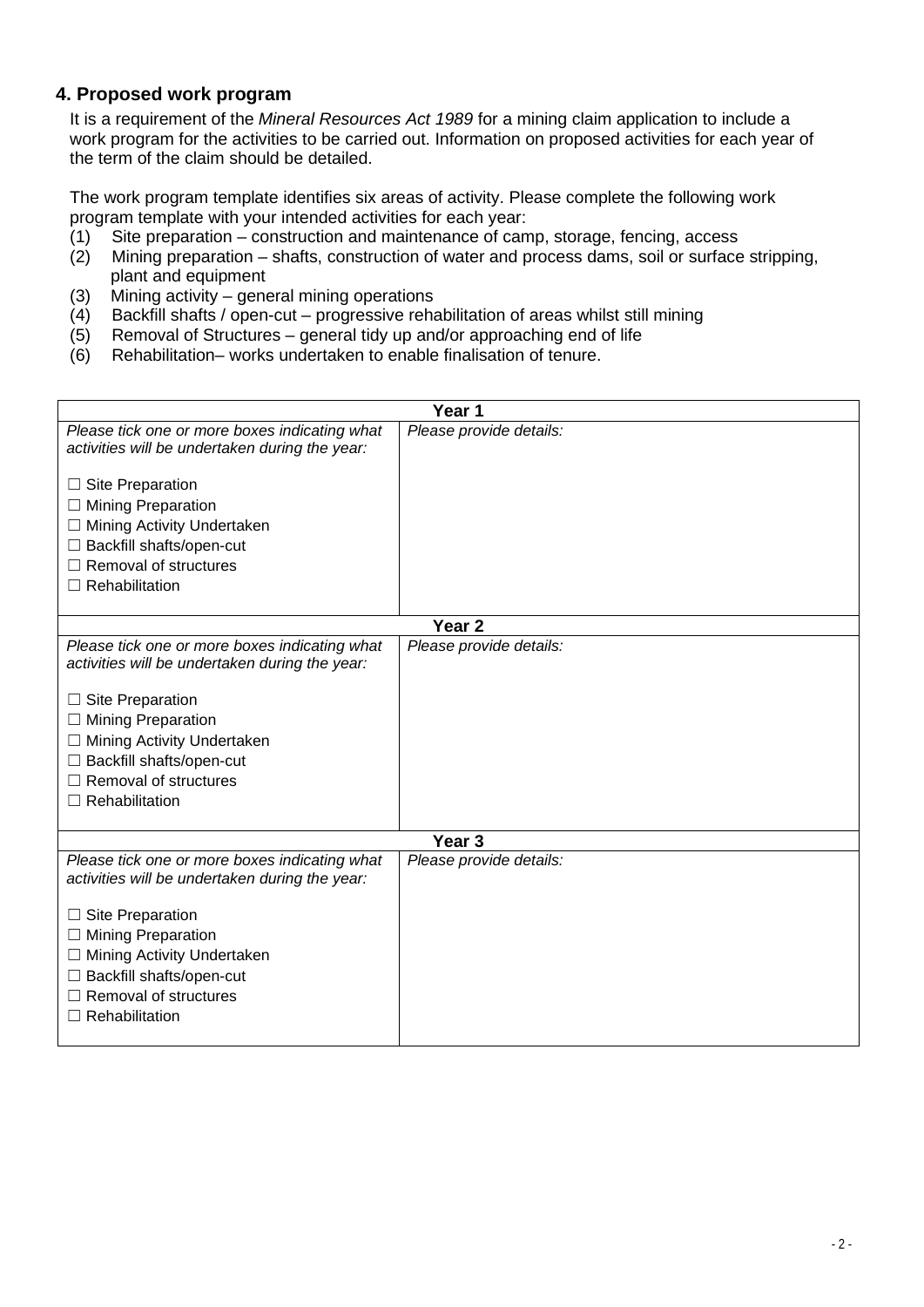| Year 4                                                                                          |                         |  |  |
|-------------------------------------------------------------------------------------------------|-------------------------|--|--|
| Please tick one or more boxes indicating what<br>activities will be undertaken during the year: | Please provide details: |  |  |
| Site Preparation<br>⊔                                                                           |                         |  |  |
| <b>Mining Preparation</b><br>Ш                                                                  |                         |  |  |
| Mining Activity Undertaken<br>ш                                                                 |                         |  |  |
| Backfill shafts/open-cut<br>Ш                                                                   |                         |  |  |
| Removal of structures<br>$\Box$                                                                 |                         |  |  |
| Rehabilitation<br>$\perp$                                                                       |                         |  |  |
|                                                                                                 |                         |  |  |
|                                                                                                 | Year <sub>5</sub>       |  |  |
| Please tick one or more boxes indicating what<br>activities will be undertaken during the year: | Please provide details: |  |  |
| Site Preparation<br>⊔                                                                           |                         |  |  |
| <b>Mining Preparation</b><br>⊔                                                                  |                         |  |  |
| Mining Activity Undertaken                                                                      |                         |  |  |
| Backfill shafts/open-cut<br>Ш                                                                   |                         |  |  |
| Removal of structures                                                                           |                         |  |  |
|                                                                                                 |                         |  |  |
| $\Box$ Rehabilitation                                                                           |                         |  |  |

## **5. Methods**

| Mining will be carried out using the following method: |                                        |  |             |  |                          |  |  |
|--------------------------------------------------------|----------------------------------------|--|-------------|--|--------------------------|--|--|
|                                                        | Open cut (surface)                     |  | Underground |  | Open cut and underground |  |  |
|                                                        | (Complete the necessary section below) |  |             |  |                          |  |  |

#### **Open cut**

| The maximum size of the open cut will be: | $m$ (long) $x$ | $m$ (wide) x | $m$ (deep) |
|-------------------------------------------|----------------|--------------|------------|
|                                           |                |              |            |

# **The following mining equipment/machinery is proposed for opencut:**

#### **Underground**

(Note: Mining claims in [Restricted Areas](https://www.business.qld.gov.au/industries/mining-energy-water/resources/minerals-coal/authorities-permits/applying/land-constraints) 1, 25 and 77 are subject to conditions relating to access shafts. An access shaft must not have a diameter of more than 1m and be back-filled after the mining activity, for which the access shaft was used, ends. Also, no more than 3 access shafts may be open, at any time, on the mining claim land and an opened access shaft must be interconnected for ventilation and egress while the mining activity, for which the access shaft is used, is being carried on.)

| Number of shafts proposed: | (Note: a maximum of three (3) shafts may be open at any |
|----------------------------|---------------------------------------------------------|
| Number of existing Shafts: | one time)                                               |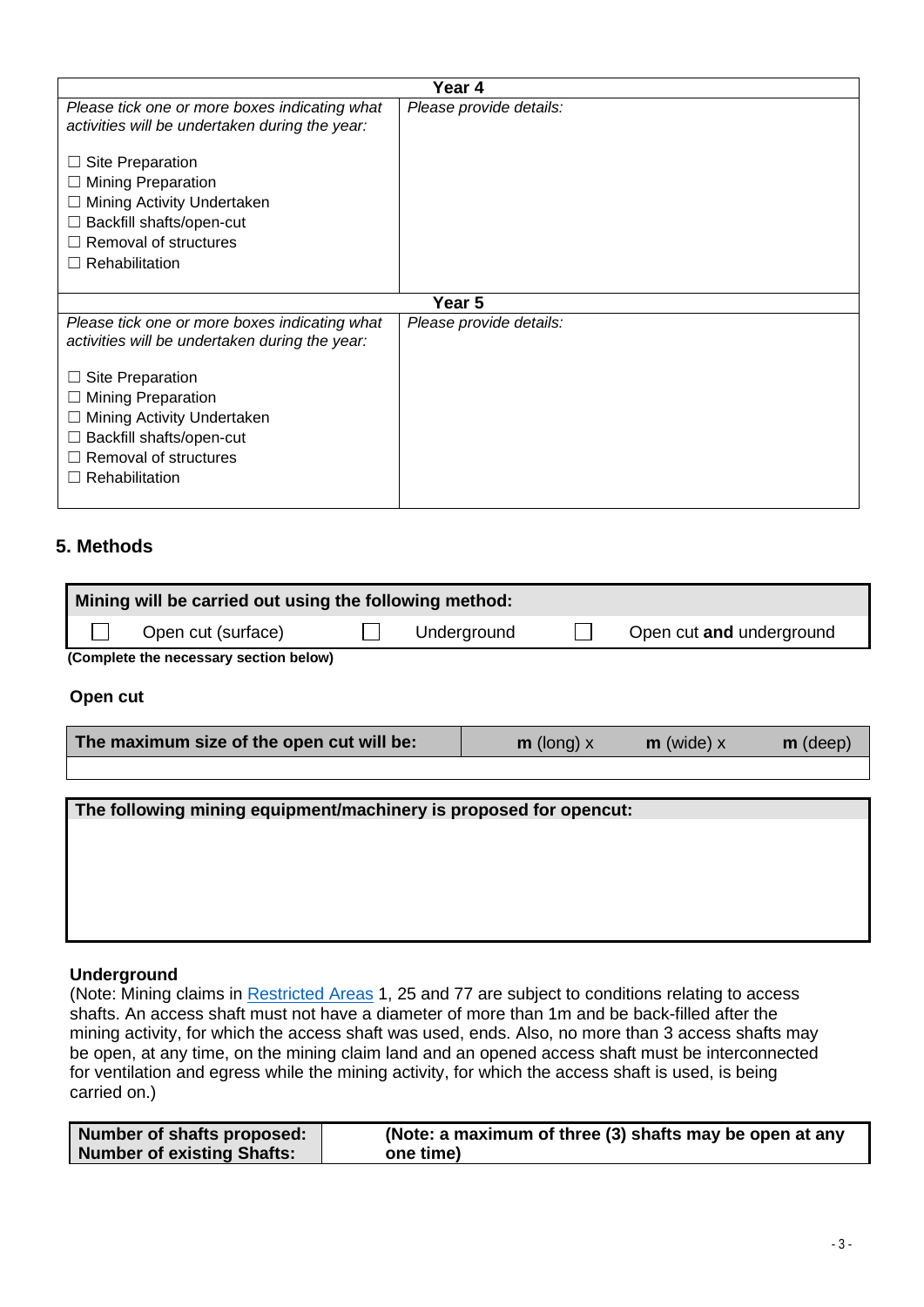| Dimensions of shaft(s):                                                                     | 1.          | m (diameter) x | m (depth) |  |  |
|---------------------------------------------------------------------------------------------|-------------|----------------|-----------|--|--|
|                                                                                             | 2.          | m (diameter) x | m (depth) |  |  |
|                                                                                             | 3.          | m (diameter) x | m (depth) |  |  |
|                                                                                             |             |                |           |  |  |
| Drives will be dug at the following level(s):                                               | $\mathbf 1$ |                |           |  |  |
|                                                                                             | 2.          |                |           |  |  |
|                                                                                             | 3.          |                |           |  |  |
|                                                                                             |             |                |           |  |  |
| The total surface area to be used for tailings, dumps,<br>stockpiled ore and overburden is: |             | m <sup>2</sup> |           |  |  |

**Underground shafts will be ventilated using the following methods:**

#### **The following equipment is proposed to be used for underground mining:**

#### **6. Water storage**

**Note: your proposed water storage must comply with the environmental conditions attached to this permit, more information is available from Department of Environment and Science [website.](https://www.des.qld.gov.au/)** 

|                  | Will you be constructing or erecting a water<br>storage facility? |             | Yes |   |                            | No |   |
|------------------|-------------------------------------------------------------------|-------------|-----|---|----------------------------|----|---|
| If yes <b></b> ▶ |                                                                   |             |     |   | $(long)$ x (wide) x (deep) |    |   |
| <b>Type</b>      |                                                                   | <b>Size</b> | m   |   | m                          |    | m |
| <b>Type</b>      |                                                                   | <b>Size</b> | m   | X | m                          |    | m |
| <b>Type</b>      |                                                                   | <b>Size</b> | m   | X | m                          |    | m |

**Type (e.g. Tanks, Excavation, Gully, Turkey's Nest) Note: types must be shown on sketch of claim at Question 15.**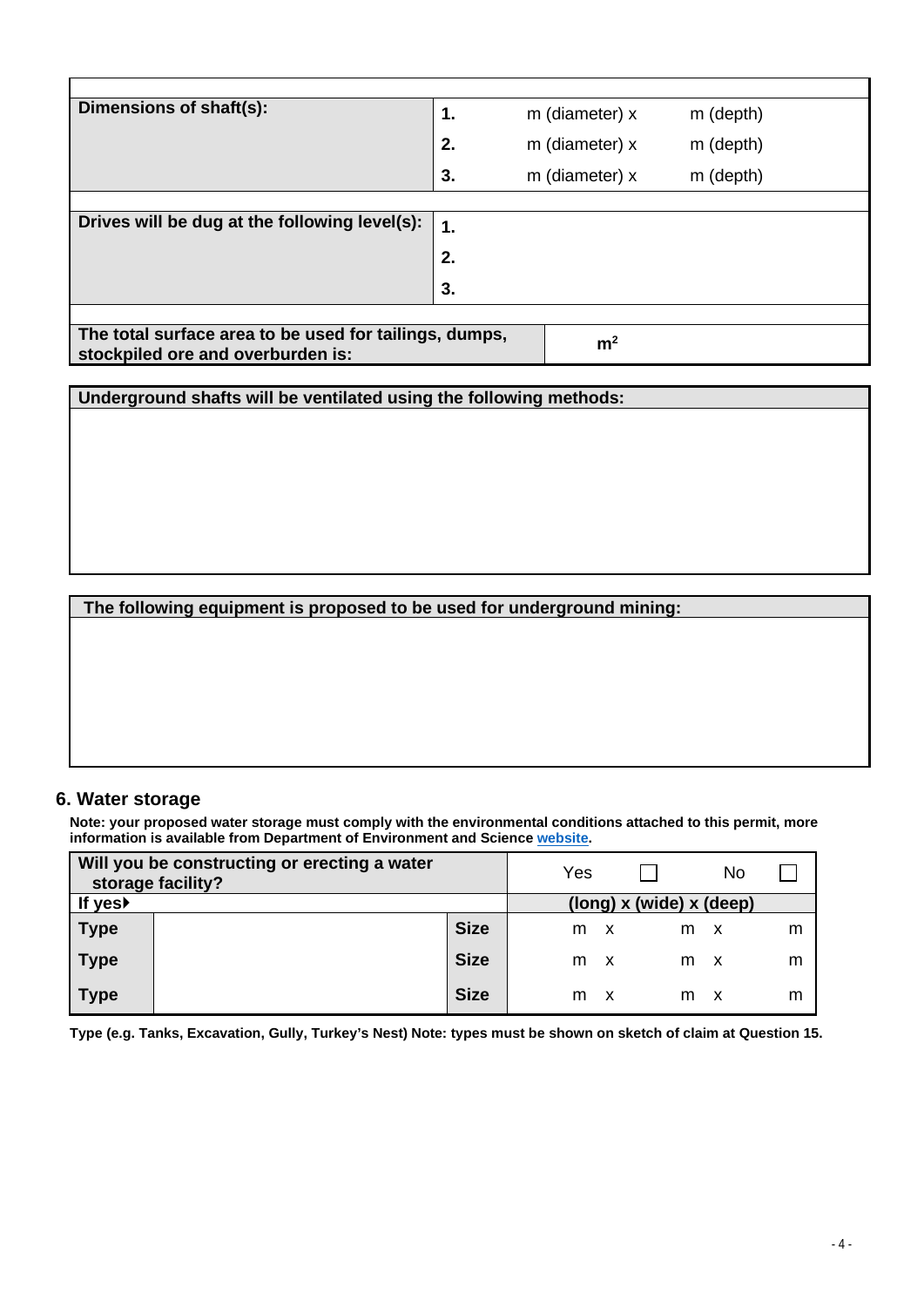## **7. Previous workings/working on adjoining claims/leases**

| Does the claim area contain previous underground/open cut workings OR<br>are there other claims/leases underground or open cut workings adjoining<br>the boundaries of your claim?                                                                                              | Yes |  |  |  |
|---------------------------------------------------------------------------------------------------------------------------------------------------------------------------------------------------------------------------------------------------------------------------------|-----|--|--|--|
| If yes ▶ It is a requirement under the Mining and Quarrying Safety and Health Regulation 2017 that<br>plans of the workings conducted on the mining claim during the current claim, as well as any prior or<br>abandoned workings, must be maintained on the site (section 82). |     |  |  |  |
| Provide a copy of these plans, in a format acceptable to the Department, with this work<br>program.                                                                                                                                                                             |     |  |  |  |

## **8. Quantity of ore and mineral**

**It is a requirement under the** *Mineral Resources Act 1989* **that a mining claim must contain workable quantities of mineral or ore. These questions assist in determining whether that is the case.**

| The percentage of the permit that has been previously worked (by all holders over<br>time) is:                     | %     |
|--------------------------------------------------------------------------------------------------------------------|-------|
|                                                                                                                    |       |
| The percentage of the permit that is intended to be worked over the next five (5)<br>years is:                     | %     |
|                                                                                                                    |       |
| There are sufficient mineral or ore deposits in the permit to sustain bona-fide<br>mining activities for the next: | vears |

### **9. Treatment of ore**

**Recovery of the mineral will be carried out using the following methods:**

**Separation of the ore will be carried out using the following methods:**

**The following chemicals will be used in the recovery of the ore:**

**Note: Your use of chemicals must comply with the environmental conditions attached to this permit, more information is available from the environmental regulator's website.**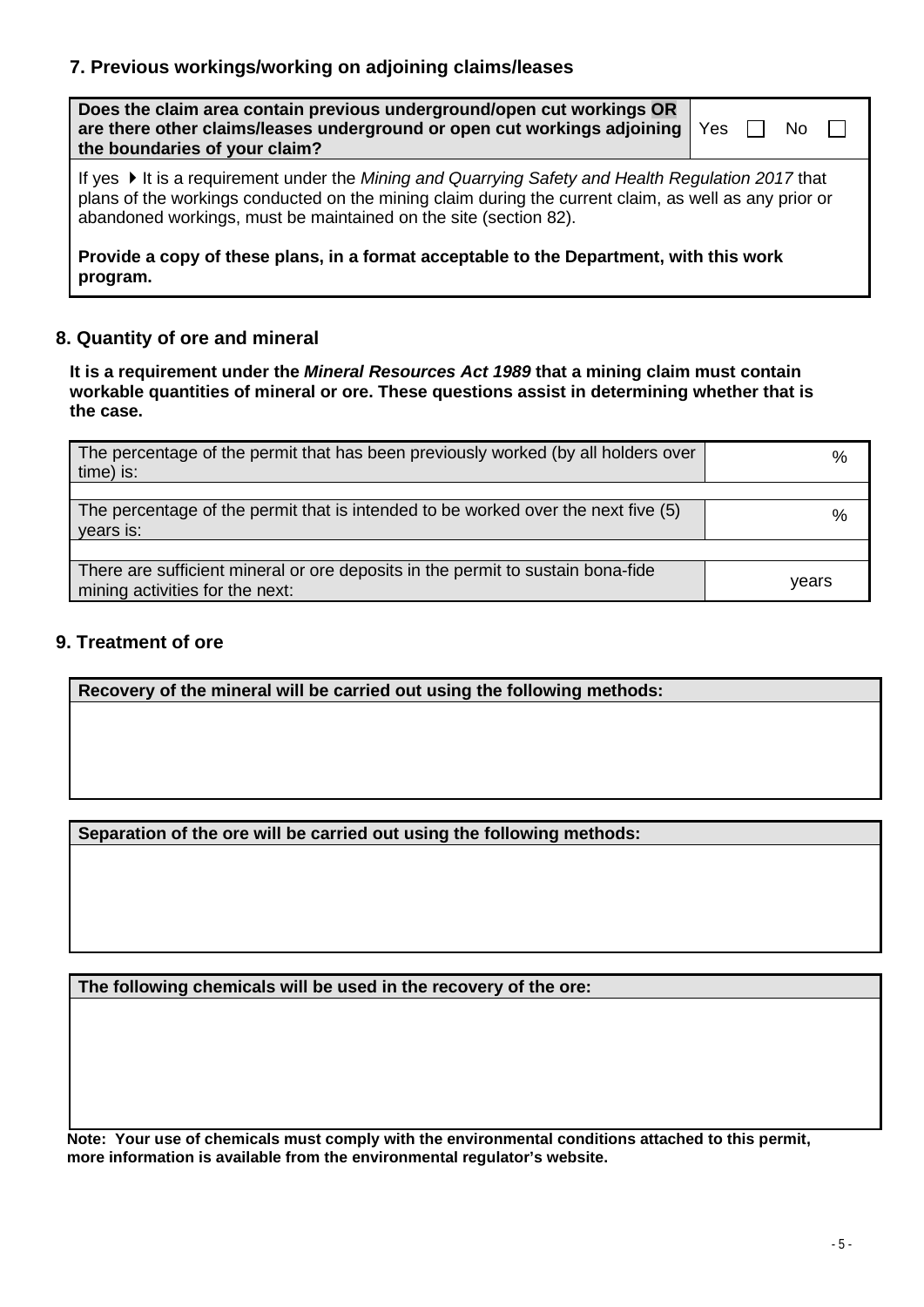#### **10. Electrical equipment**

If you are using power for any purposes associated with your mining claim, you must ensure you comply with your safety responsibilities under the *Mining and Quarrying Safety and Health Act 1999*. Submission of the information in this section does not absolve you of your responsibilities under that Act.

| The following electrical equipment will be used on the surface of the claim: |
|------------------------------------------------------------------------------|
|                                                                              |
|                                                                              |
|                                                                              |
|                                                                              |
|                                                                              |
|                                                                              |
|                                                                              |
|                                                                              |
| The following electrical equipment will be used underground:                 |
|                                                                              |

| Power on the site will be obtained from: | Mains supply | Private generator |  |
|------------------------------------------|--------------|-------------------|--|
|                                          |              |                   |  |

Contact the Electrical Inspector of Mines, [Resources Safety & Health Queensland](https://www.rshq.qld.gov.au/contact-us) for more advice.

#### **11. Explosives**

Note: Explosives may only be used where the mining claim permit **specifically authorises** their use. Refer to your certificate of grant to determine whether use is authorised.

| Do you intend to use explosives?                                                                   | Yes |  | Nο |  |
|----------------------------------------------------------------------------------------------------|-----|--|----|--|
| If yes ▶ Before using explosives you are required to obtain authorisation in accordance with the   |     |  |    |  |
| provisions of the Explosives Act 1999 and Explosives Regulation 2017. Contact the Explosives       |     |  |    |  |
| Inspectorate, Resources Safety & Health Queensland for more advice. Contact information on website |     |  |    |  |

### **12. Work commitment**

j.

| I intend to work the following number of hours on actual mining for<br>mineral or ore:                                                                     | per week |
|------------------------------------------------------------------------------------------------------------------------------------------------------------|----------|
| (This must not include any time spent on building plant, maintenance, marketing (selling) the mineral,<br>or other ancillary activities to actual mining). |          |

**I will employ the following number of people to work on the surface and/or underground on the claim to assist in actual mining activity:** people

| Mining will occur during the following months: |  |       |  |           |  |          |  |
|------------------------------------------------|--|-------|--|-----------|--|----------|--|
| January                                        |  | April |  | July      |  | October  |  |
| February                                       |  | May   |  | August    |  | November |  |
| March                                          |  | June  |  | September |  | December |  |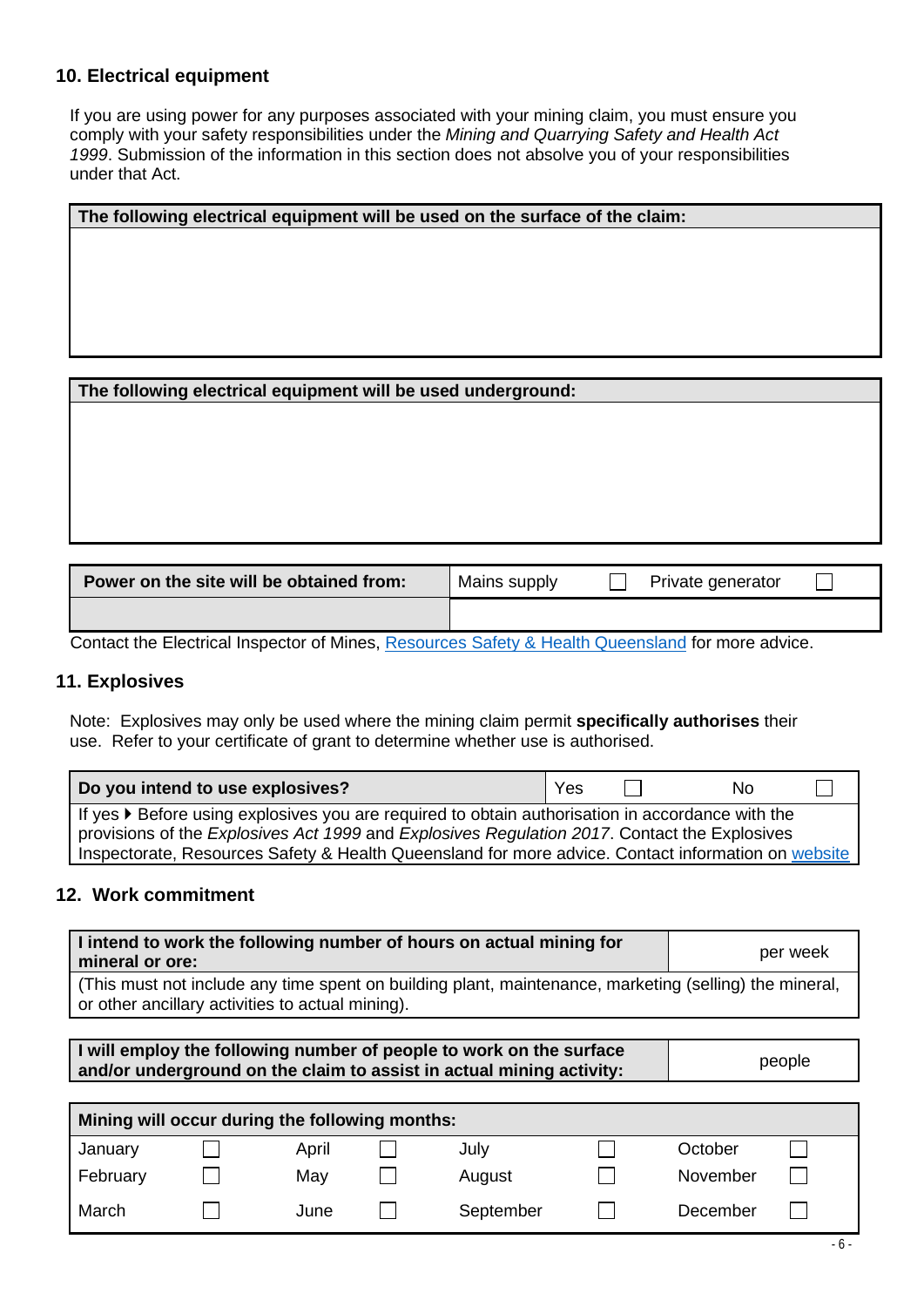### **13. Buildings/structures**

| The following buildings or structures are on the mining claim or will be erected on the claim: |                          |                                        |  |  |
|------------------------------------------------------------------------------------------------|--------------------------|----------------------------------------|--|--|
| <b>Building/structure</b>                                                                      | <b>Purpose</b>           | <b>Construction materials used</b>     |  |  |
| (e.g. shed, carport,                                                                           | (e.g. equipment lock-up, | (e.g. colorbond, metal posts, concrete |  |  |
| donga)                                                                                         | temporary accommodation) | footings)                              |  |  |
| (including dimensions)                                                                         |                          |                                        |  |  |
|                                                                                                |                          |                                        |  |  |
|                                                                                                |                          |                                        |  |  |
|                                                                                                |                          |                                        |  |  |
|                                                                                                |                          |                                        |  |  |
|                                                                                                |                          |                                        |  |  |
|                                                                                                |                          |                                        |  |  |
|                                                                                                |                          |                                        |  |  |
|                                                                                                |                          |                                        |  |  |
|                                                                                                |                          |                                        |  |  |
|                                                                                                |                          |                                        |  |  |
|                                                                                                |                          |                                        |  |  |
|                                                                                                |                          |                                        |  |  |
|                                                                                                |                          |                                        |  |  |
|                                                                                                |                          |                                        |  |  |
|                                                                                                |                          |                                        |  |  |
|                                                                                                |                          |                                        |  |  |
|                                                                                                |                          |                                        |  |  |

| Are any of the buildings/structures you listed above of a<br>permanent nature? |  | <b>No</b> |  |
|--------------------------------------------------------------------------------|--|-----------|--|
|                                                                                |  |           |  |

**Have you completed the [self-assessment](https://www.dnrme.qld.gov.au/__data/assets/pdf_file/0009/1448811/self-assessment-calculator-ssm-security.pdf) security calculator?** | Yes  $\Box$  No

**Ensure you complete and attach your assessment with this work program**

#### **Important note –**

Buildings/structures may be erected on the claim provided they are **temporary** in nature. The residence may be a temporary structure and only erected for a person who is legitimately using the land for mining activities. Please refer to the **[Mining claim application guide](https://www.dnrme.qld.gov.au/__data/assets/pdf_file/0005/217895/mining-claim-applicatiohttps:/www.business.qld.gov.au/industries/mining-energy-water/resources/minerals-coal/authorities-permits/applying/land-constraintsn-guide.pdf)** for more information on the types of buildings/structures that may be erected on a mining claim.

If the buildings and structures on the site have increased in size, or the construction materials have significantly increased in durability/permanence, additional security may be required to cover the costs of removal at the end of the tenure. If buildings/structures are considered to be permanent in nature, their removal or reduction to a more temporary nature may be required before an application will be approved.

### **14. Photo support**

| Provide photo evidence highlighting:         |  |                                                                                                  |  |  |
|----------------------------------------------|--|--------------------------------------------------------------------------------------------------|--|--|
| Note: Photo evidence should be date stamped. |  | Identify which of these items are applicable to your claim by marking the checkbox $\boxtimes$ . |  |  |
| Posts/datum post or cairns                   |  | Tracks                                                                                           |  |  |
| <b>Current workings</b>                      |  | Abandoned workings                                                                               |  |  |
| Water storage                                |  | Plant and equipment                                                                              |  |  |
| <b>Buildings or structures</b>               |  | Rehabilitated areas                                                                              |  |  |
| Process dam                                  |  | Other                                                                                            |  |  |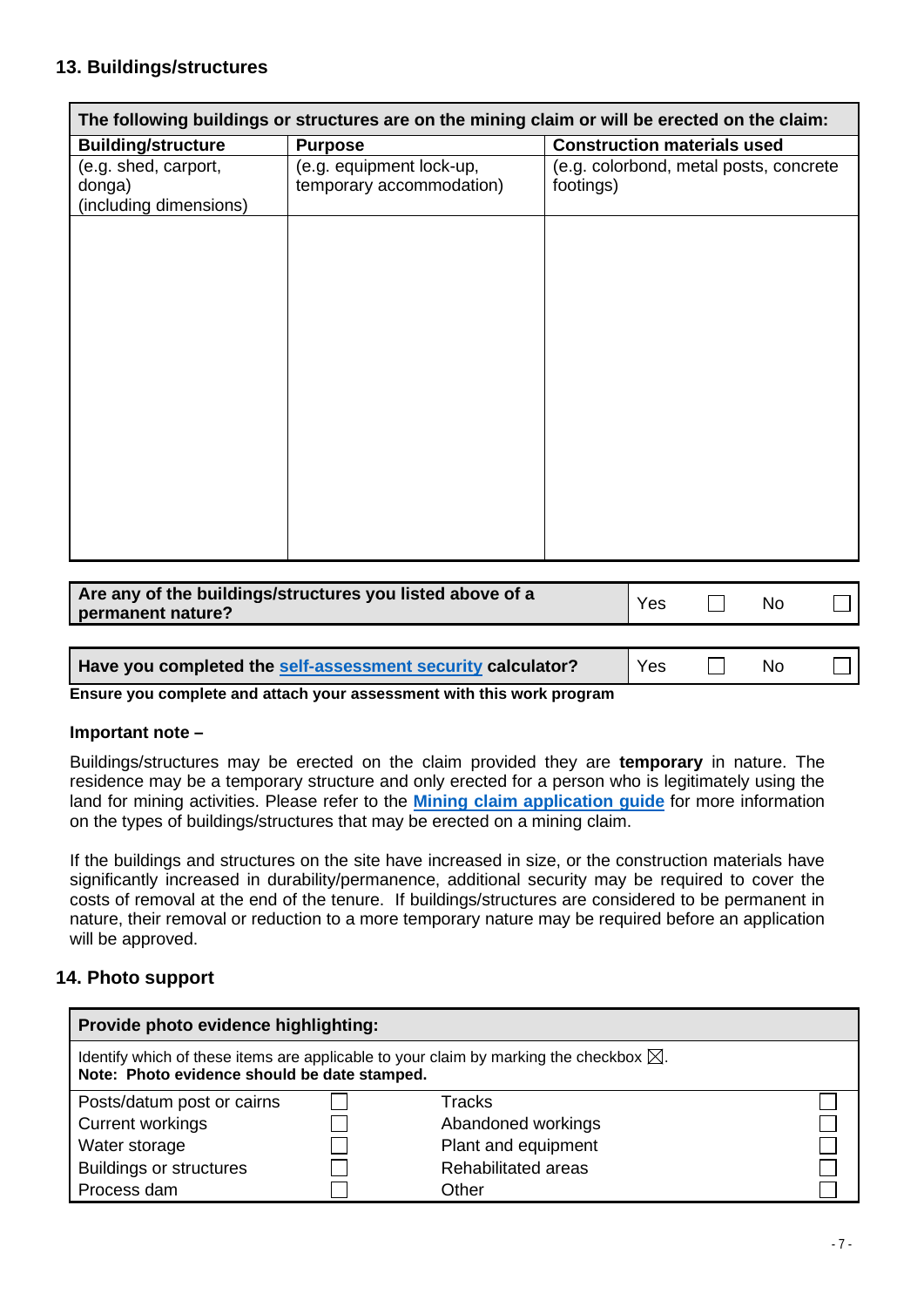### **15. Sketch of claim**

#### **Provide a scaled sketch of your claim.**

Note: A blank section has been provided for you, but you may provide the sketch as a separate attachment if preferred.An example of a sketch of claim is included in the **Mining claim application guide.**

|                     |                                                                                                                                                                                                                      | The sketch must clearly show the following. |  |                 |  |
|---------------------|----------------------------------------------------------------------------------------------------------------------------------------------------------------------------------------------------------------------|---------------------------------------------|--|-----------------|--|
|                     | Identify existing and proposed elements by using different colours, or labelling them 'existing' and<br>'proposed'. Identify which of these items are applicable to your claim by marking the checkbox $\boxtimes$ . |                                             |  |                 |  |
| <b>Boundaries</b>   |                                                                                                                                                                                                                      | Plant and equipment                         |  | Stockpile areas |  |
| Marker posts        |                                                                                                                                                                                                                      | Open cut areas                              |  | Vegetation      |  |
| <b>Tracks</b>       |                                                                                                                                                                                                                      | Overburden areas                            |  | Water storage   |  |
| Creeks or gullies   |                                                                                                                                                                                                                      | Shafts and tunnels                          |  | Process dams    |  |
| Rehabilitated areas |                                                                                                                                                                                                                      | <b>Buildings or structures</b>              |  | Other           |  |

 Note: If your claim is square in shape, these lines may be used as the boundaries of the claim. If your claim is not a square, you will need to draw the boundaries within the below box.